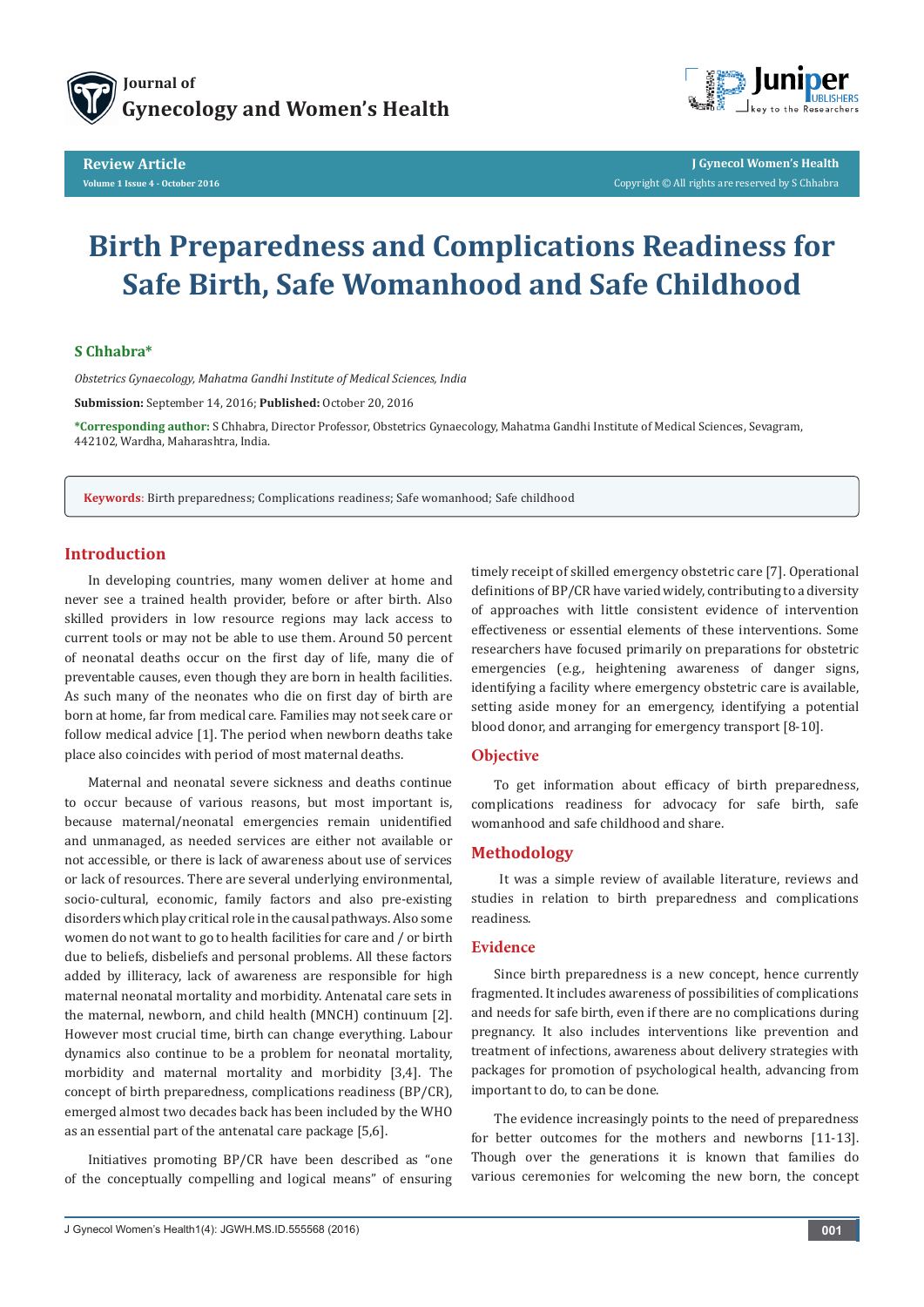of birth preparedness in a scientific way has emerged in recent years as a potentially vital tool not only for improving outcome for mother and newborn, but supporting their health over the years. Birth preparedness means advocacy provided to women couples / families before birth, to improve health outcomes for women and newborns. It includes set of interventions that aim to identify and modify behavioural and social risks to a woman's health or pregnancy outcome through prevention and timely management. For instance, education and awareness about labour complications, importance of safe birth place, resources needed for mother and baby, can increase receptiveness to utility of health facility. The specific aim of BPCR is to improve pregnancy outcomes for mothers and newborns, by creating awareness.

It is essential that girls / women with known disorders, those with underweight and overweight are specially guided. Prevention and treatment of anaemia, management of diabetes, hypertension is possible before birth. Maternal iron deficiency is associated with low birth weight (LBW). Maternal undernutrition and iron deficiency anaemia increase the risk of maternal death, accounting for at least 20% of maternal mortality [14]. Being severely underweight is associated with smaller infant head circumference and lower ponderal index. They need to be guided. Women who are obese are likely to have hypertensive disorders [15,16] and also dystocia [17].

Further pregnancy in a very young woman is a very high risk event, because teenage girls are physically and psychologically immature for reproduction and need better preparedness. An estimated 10 million girls younger than 18 years are married each year [18]. Coffey [19] advocated that evidence-based interventions must be introduced in the pre-birth period especially in countries with a high burden of undernutrition and young age at first pregnancy. Women and couples who have had previous poor outcomes are also helped in addition to those in difficult social situations, like those with low resources and immigrants. However, targeting and reaching a sufficient number of those in need may be a challenge. During the past two decades, considerable efforts have been made in community-level interventions to raise awareness of pregnancy-related risks and danger signs in order to address the "three delays" [20].

The combination of socio-economic, cultural and health system factors cause delay in deciding to seek care (delay one), reaching health facilities (delay two) and receiving adequate timely care (delay three). However it is essential to always remember that each of these delays have many visible / invisible subdelays. With BPCR and planned supervised system, all women can receive the essential care during birth and post-birth and those mothers and babies who need special care are helped to find their way to referral well in time. Despite poor functioning health systems in low-and middle income countries [21-23], increased BPCR would allow women and their families to anticipate potential delays and ensure timely use of skilled care for birth and arrival at the appropriate facility in case of complications. Implementation

of BP/CR interventions that focus on individuals, families and communities are intended to reduce at least the first two delays [24]. It is equally important that health facilities and referral systems are ready to deliver essential care and are able to manage complications, which would contribute to reduction of the third delay [7,25].

BPCR, implementation strategies are diverse and include facility, community, or home-based services. The presence of a skilled attendant at birth (SBA) is the key strategy to prevent the leading causes of maternal and neonatal mortality and morbidity [26-28]. BPCR has the potential to increase birth with a skilled attendant. BPCR helps in selection of place of birth; preferred birth attendant; location of the closest facility for birth and in case of complications; funds for any expenses; supplies and materials to bring to the facility, an identified labour and birth companion; an identified support person to look after other children at home; identified transport to a facility for birth or in case of complications; and identification of compatible blood donors if needed [29]. It is essential to acknowledge that not only women, but also families, communities, health care providers and policy makers need to be geared.

A recent systematic review of randomized controlled trials (RCTs) revealed that BPCR strategies could reduce maternal and neonatal [7,25,30] mortality [31], however, seven out of the twelve included studies implemented BPCR through actionlearning cycles with women's groups, a specific intervention and methodology which reported improvements to maternal and newborn health outcomes [32,33]. As the primary objective of BPCR is safe birth, in case of a complication, mortality reduction also depends on accessibility and availability of services being provided. This makes the contributing effect of the BPCR interventions on mortality less clear. In addition, change in mortality rates over the time is difficult to assess and figures are often unreliable [34]. The effect of BP/CR on increasing skilled birth attendant (SBA) has been studied [35].

Later researchers did systematic review of the literature, including qualitative studies, BPCR interventions and concluded that BP/CR can increase knowledge of preparations for birth and complications; however this does not always correspond to an increase in the use of a skilled attendant at birth [36]. BPCR helps in generating awareness about possible dangers during birth, the need of behavioural change in the community towards needs during birth, timely health seeking in case of complications, so as to make a positive difference in reducing maternal, perinatal morbidity and mortality.

BPCR offers a window of opportunity to introduce a positive agenda for better outcomes for the mother and baby and strengthening families and community health. It also offers a wedge or a space for other interventions, intersectoral collaboration, within the health sector and between the health sector and other sectors. With BPCR and a planned supervised system all women should be able to receive the essential care during birth and post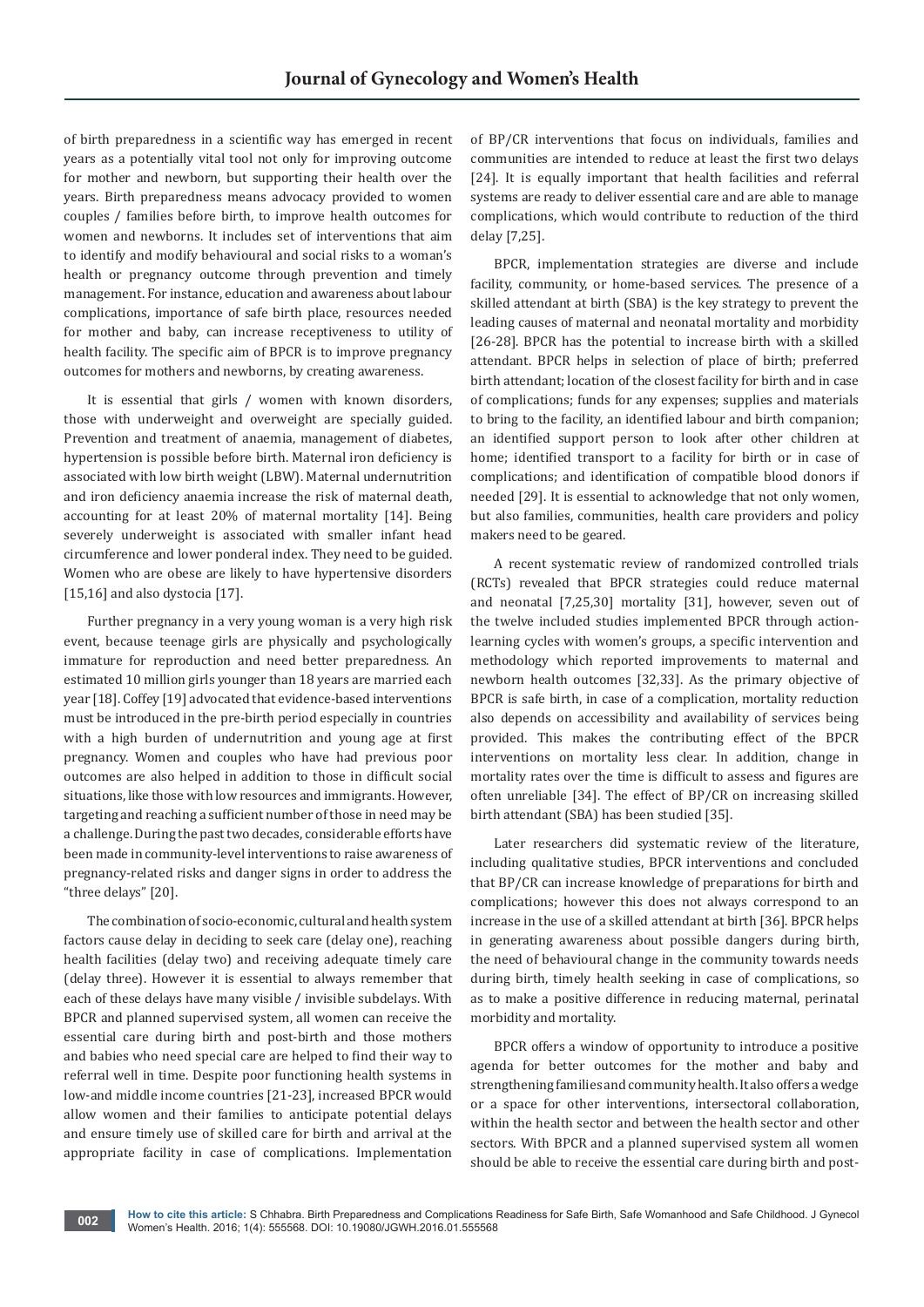birth and those mothers and babies who need special care should find their way to referral well in time. The health, economics and social benefits of BPCR need to be communicated effectively. However being aware is not the only thing; there are other issues of available, accessible needed care.

Kumar [37] reported that women's knowledge about preparations for any birth (normal or complicated) was positively associated with increased preparations for birth, which itself was associated with institutional delivery. The study findings highlighted the importance of focusing on preparations for all births and not simply emergencies, interventions aimed at increasing women's use of skilled maternity care. BPCR offers an appealing strategy for increasing women's use of institutional services for birth. Evidence on the effectiveness of these interventions, however, is mixed. Initiatives promoting BPCR have been described as "one of the conceptually compelling and logical means" of ensuring timely receipt of skilled and emergency obstetric care [7].

Similarly, in a prospective cohort study in one district of Nepal, Karkee and colleagues [38] found that the number of BPCR visits made during pregnancy was positively associated with use of institutional delivery care. Evidence on the association between BP/CR and women's care-seeking during childbirth from other research, however is inconclusive. The results of other intervention studies, which used measures of BP/CR such as women's knowledge about danger signs/risks, their use of care during pregnancy, and their preparation for newborn care showed that there was weak or no association between BP/ CR interventions and women's use of skilled maternity care [8,39,40]. Receiving BP/CR counseling had a stronger association with women's preparation for birth and their use of institutional delivery than did receipt of four or more ANC visits.

It remains unclear which elements of BPCR interventions are important in supporting and motivating women to seek institutional delivery. Example is the recent revelation. As per Maternal Health Task Force, Blog, January 2016 [41], not only has US not come close to reaching MDG5, but the maternal mortality ratio actually has increased over the last 15 years. Facility and community level interventions promoting BP/CR were both positively associated with increased knowledge about both BPCR. CR knowledge (i.e., knowledge about obstetric risks and danger signs), however, was not associated with increased preparation for childbirth or with women's use of health facilities for delivery. Women's knowledge about routine birth preparations (e.g., deciding place of delivery, saving money for delivery, making arrangements for transport, etc.) was positively associated with their practice of birth preparedness, which was itself strongly associated with institutional delivery. Importantly, neither literacy nor wealth status were significantly associated with higher preparation for birth. In view of the strong association between birth preparation and use of institutional delivery, these findings are noteworthy as they suggest that promoting birth preparedness among poor and low-literate women can be an important strategy

for addressing wealth disparities in use of professional maternity care. There is evidence for important implications for the design of both community- and facility-level interventions to improve maternal survival.

BPCR extends the maternal, neonatal and child health continuum of care and thus contributes to MDGs 4 and 5. It empowers women and thus contributes to MDG 3. It offers a window of opportunity to introduce a positive agenda better outcome for the baby and strengthening families and community health, a wedge or a space for other interventions. Risks of care include stress, blaming women (stigmatization, undermining women's autonomy) introducing on the privacy of women. Diluting effects of certain interventions if stretched too far and neglecting existing maternal, neonatal and child health interventions that work, medicalizing issues that are better dealt with by experts or stakeholders in other domains (e.g. sociocultural, religious) [42].

# **Possibilities**

With appropriate care, advocacy, planned supervised system for transfer, ensuring availability of emergency care, all women can receive essential care during birth and post-birth, even in low resource settings. It is essential that all women get essential prenatal care and appropriate advocacy for essential intra natal and post natal care and those who need special care, should find way to referral well in time, knowledgeable local people, social health activists, village health workers, and auxiliary nurse midwives being the backbone of such system. Advocacy, awareness are the backbone of BPCR.

A low cost simple alternative Boll and Bangle method for awareness about labour dynamics can further help in prevention of sequela of prolonged / obstructed labour. Indian women wear many bangles during pregnancy in last weeks of pregnancy. This practice has science which was not realized. It can be used as an early warning system for pregnancy-induced hypertension (PIH). Also the philosophy was the fetus has auditory experiences, sound made by the bangles drove away scorpions or snakes [43].

Focusing on BP can offer women and their families' specific, concrete actions they can take to ensure access to professional care during childbirth, whereas focusing on risks and danger signs does not appear to achieve the same results. Consistent with these findings, it is worth noting that simply knowing pregnancy risks and danger signs will not be sufficient to overcome the formidable barriers posed by large geographic distances and limited means of transport particularly in context where the limited availability and quality of basic obstetric care at primary health care facilities result in the practice of "bypassing" local health facilities because of the poor quality of care available [43].

#### **References**

- **1.** [\(2013\) Inciting Healthy Behaviors: nudge, disrupt, leapfrog, reach](http://gcgh.grandchallenges.org/challenge/inciting-healthy-behaviors-nudge-disrupt-leapfrog-reach-round-12)  [\(Round 12\). Global Grand Challenges.](http://gcgh.grandchallenges.org/challenge/inciting-healthy-behaviors-nudge-disrupt-leapfrog-reach-round-12)
- 2. [World Health Organization \(2010\) Package of interventions for family](http://apps.who.int/iris/bitstream/10665/70428/1/WHO_FCH_10.06_eng.pdf)  [planning, safe abortion care, maternal, newborn and child health.](http://apps.who.int/iris/bitstream/10665/70428/1/WHO_FCH_10.06_eng.pdf)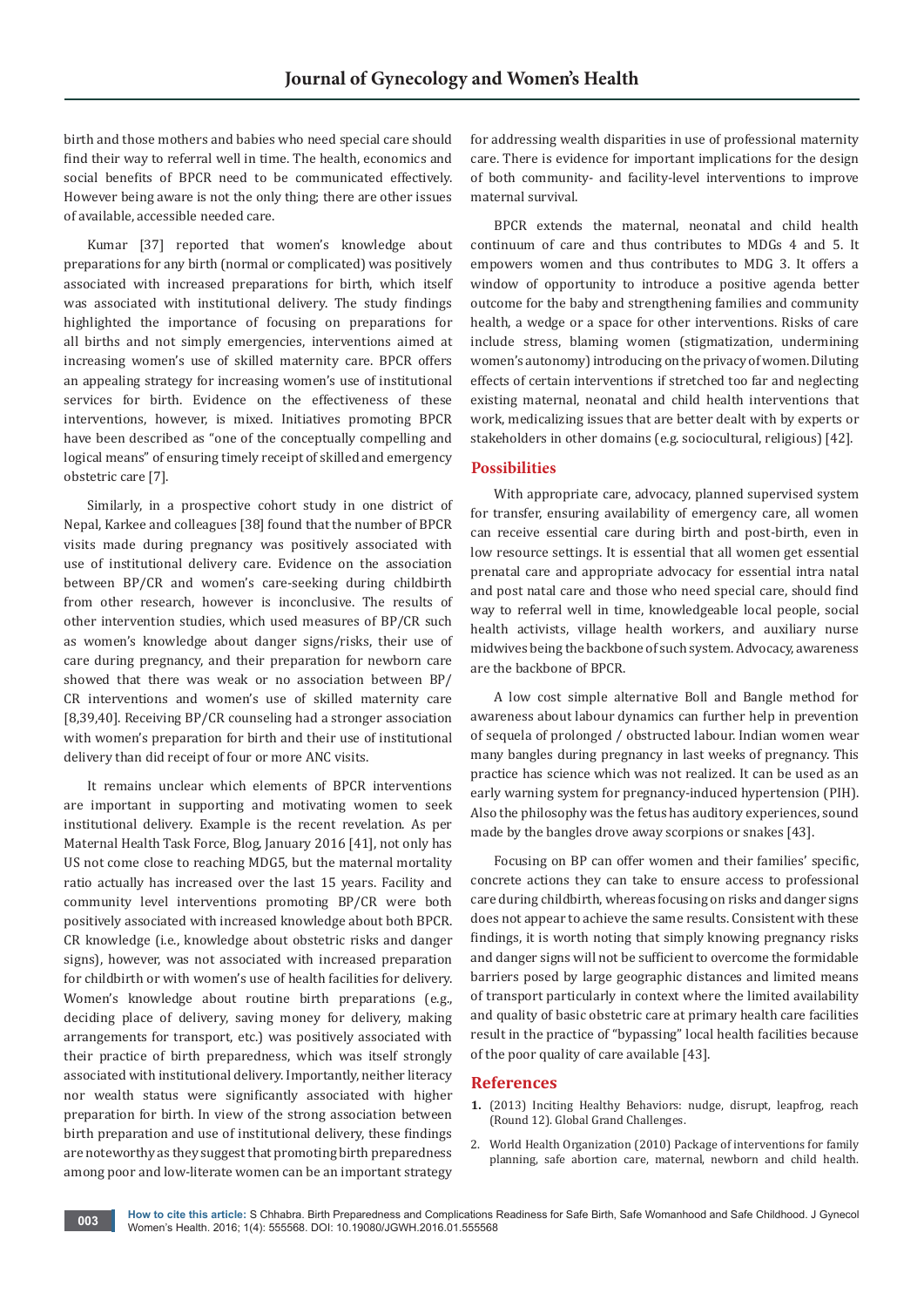[Geneva:WHO/FCH/10.06.](http://apps.who.int/iris/bitstream/10665/70428/1/WHO_FCH_10.06_eng.pdf)

- 3. [Bang R A, Bang T A, Reddy M, Deshmukh MD, Baitule SB, et al. \(2004\)](https://www.ncbi.nlm.nih.gov/pubmed/14961884)  [Maternal morbidity during labour and the puerperium in rural homes](https://www.ncbi.nlm.nih.gov/pubmed/14961884)  [and the need for medical attention: a prospective observational study](https://www.ncbi.nlm.nih.gov/pubmed/14961884)  [in Gadchiroli, India. BJOG 111\(3\): 231-238.](https://www.ncbi.nlm.nih.gov/pubmed/14961884)
- 4. [Chhabra S, Kakani A \(2007\) Maternal mortality due to eclamptic and](https://www.ncbi.nlm.nih.gov/pubmed/17365453)  [non-eclamptic hypertensive disorders: a challenge. J Obstet Gynaecol](https://www.ncbi.nlm.nih.gov/pubmed/17365453)  [27\(1\): 25-29.](https://www.ncbi.nlm.nih.gov/pubmed/17365453)
- 5. [Carroli G, Villar J, Piaggio G, Khan-Neelofur D, Gülmezoglu M,](https://www.ncbi.nlm.nih.gov/pubmed/11377643) et al. [\(2001\) WHO systematic review of randomised controlled trials of](https://www.ncbi.nlm.nih.gov/pubmed/11377643)  [routine antenatal care. Lancet 357\(9268\): 1565-1570.](https://www.ncbi.nlm.nih.gov/pubmed/11377643)
- 6. [Di Mario S, Basevi V, Gori G, Spottoli D \(2005\) What is the effectiveness](http://www.euro.who.int/__data/assets/pdf_file/0005/74660/E87997.pdf)  [of antenatal care? \(Supplement\). Copenhagen: WHO Regional Office for](http://www.euro.who.int/__data/assets/pdf_file/0005/74660/E87997.pdf)  [Europe Health Evidence Network report.](http://www.euro.who.int/__data/assets/pdf_file/0005/74660/E87997.pdf)
- 7. [Stanton CK \(2004\) Methodological issues in the measurement of birth](https://www.ncbi.nlm.nih.gov/pubmed/15130180)  [preparedness in support of safe motherhood. Eval Rev 28\(3\): 179-200](https://www.ncbi.nlm.nih.gov/pubmed/15130180).
- 8. [McPherson RA, Khadka N, Moore JM, Sharma M \(2006\) Are birth](https://www.ncbi.nlm.nih.gov/pubmed/17591345)[preparedness programmes effective? Results from a field trial in Siraha](https://www.ncbi.nlm.nih.gov/pubmed/17591345)  [district, Nepal. J Health Popul Nutr 24\(4\): 479-488.](https://www.ncbi.nlm.nih.gov/pubmed/17591345)
- 9. [Moran AC, Sangli G, Dineen R, Rawlins B, Yaméogo M, et al. \(2006\)](https://www.ncbi.nlm.nih.gov/pubmed/17591346)  [Birth-preparedness for maternal health: findings from Koupéla](https://www.ncbi.nlm.nih.gov/pubmed/17591346)  [District, Burkina Faso. J Health Popul Nutr 24\(4\): 489-497.](https://www.ncbi.nlm.nih.gov/pubmed/17591346)
- 10. [Mutiso SM, Qureshi Z, Kinuthia J \(2008\) Birth preparedness among](https://www.ncbi.nlm.nih.gov/pubmed/18817024)  [antenatal clients. East Afr Med J 85\(6\): 275-283.](https://www.ncbi.nlm.nih.gov/pubmed/18817024)
- 11. [Johnson K, Posner SF, Biermann J, Cordero JF, Atrash HK, et al. \(2006\)](https://www.ncbi.nlm.nih.gov/pubmed/16617292)  [Recommendations to improve preconception health and health care](https://www.ncbi.nlm.nih.gov/pubmed/16617292)  [United States. A report of the CDC/ATSDR Preconception Care Work](https://www.ncbi.nlm.nih.gov/pubmed/16617292)  [Group and the Select Panel on Preconception Care. MMWR Recomm](https://www.ncbi.nlm.nih.gov/pubmed/16617292)  [Rep 55\(RR-6\): 1-23.](https://www.ncbi.nlm.nih.gov/pubmed/16617292)
- 12. Jack B, Atrash H (2008) Preconception health and health care: the clinical content of preconception care. Am J Obstet Gynecol 199: S257-S395.
- 13. [Black R, Allen LH, Bhutta Z A, Caulfield L, Onis M, et al. \(2008\) The](https://www.ncbi.nlm.nih.gov/pubmed/18207566)  [Maternal and Child Undernutrition 1. Maternal and child undernutrition:](https://www.ncbi.nlm.nih.gov/pubmed/18207566)  [global and regional exposures and health consequences. Lancet](https://www.ncbi.nlm.nih.gov/pubmed/18207566)  [371\(9608\): 243-260](https://www.ncbi.nlm.nih.gov/pubmed/18207566).
- 14. [Leddy M, Power M, Schulkin J \(2008\) The impact of maternal obesity](https://www.ncbi.nlm.nih.gov/pubmed/19173021)  [on maternal and fetal health, Rev obstet gynecol 1\(4\): 170-178.](https://www.ncbi.nlm.nih.gov/pubmed/19173021)
- 15. [Dinatale D, Ermito S, Fonti I, Giordano R, Cacciatore A, et al. \(2010\)](http://europepmc.org/articles/pmc3263937)  [Obesity and fetal-maternal outcomes, J Prenatal Med 4\(1\): 5-8.](http://europepmc.org/articles/pmc3263937)
- 16. [Robinson H, Tkatch S, Mayes DC, Bott N, Okun N \(2003\) Is maternal](https://www.ncbi.nlm.nih.gov/pubmed/12517641)  [obesity a predictor of shoulder dystocia? Obstet Gynecol 101\(1\): 24-](https://www.ncbi.nlm.nih.gov/pubmed/12517641) [27.](https://www.ncbi.nlm.nih.gov/pubmed/12517641)
- 17. [Black RE, Victora CG, Walker SP, The Maternal and Child Nutrition](https://www.ncbi.nlm.nih.gov/pubmed/23746772)  [Study Group \(2013\) Maternal and child undernutrition and overweight](https://www.ncbi.nlm.nih.gov/pubmed/23746772)  [in low-income and middle-income countries. Lancet 382\(9890\): 427-](https://www.ncbi.nlm.nih.gov/pubmed/23746772) [451.](https://www.ncbi.nlm.nih.gov/pubmed/23746772)
- 18. [Coffey D \(2015\) Pre-pregnancy body mass and weight gain during](http://riceinstitute.org/research/pre-pregnancy-body-mass-and-weight-gain-during-pregnancy-in-india-sub-saharan-africa/)  [pregnancy in India and sub-saharan Africa 4.](http://riceinstitute.org/research/pre-pregnancy-body-mass-and-weight-gain-during-pregnancy-in-india-sub-saharan-africa/)
- 19. [Thaddeus S, Maine D \(1994\) Too far to walk: maternal mortality in](https://www.ncbi.nlm.nih.gov/pubmed/8042057)  [context. Soc Sci Med 38\(8\): 1091-1110.](https://www.ncbi.nlm.nih.gov/pubmed/8042057)
- 20. [Bhutta Z, Dean S, Imam A, Lassi Z \(2011\) A systematic review of](file:///D:/Journals/JGWH/New%20folder/JGWH-RW-16-565_W/A%20systematic%20review%20of%20preconception%20risks%20and%20interventions.%20Karachi:%20The%20Aga%20Khan%20University)  [preconception risks and interventions. Karachi: The Aga Khan](file:///D:/Journals/JGWH/New%20folder/JGWH-RW-16-565_W/A%20systematic%20review%20of%20preconception%20risks%20and%20interventions.%20Karachi:%20The%20Aga%20Khan%20University)  [University.](file:///D:/Journals/JGWH/New%20folder/JGWH-RW-16-565_W/A%20systematic%20review%20of%20preconception%20risks%20and%20interventions.%20Karachi:%20The%20Aga%20Khan%20University)
- 21. [Goodburn E, Campbell \(2001\) Reducing maternal mortality in the](https://www.ncbi.nlm.nih.gov/pmc/articles/PMC1120077/)  [developing world: sector-wide approaches may be the key. BMJ](https://www.ncbi.nlm.nih.gov/pmc/articles/PMC1120077/)  [322\(7291\): 917-920.](https://www.ncbi.nlm.nih.gov/pmc/articles/PMC1120077/)
- 22. [Graham WJ \(2002\) Now or never: the case for measuring maternal](https://www.ncbi.nlm.nih.gov/pubmed/11879885)  [mortality. Lancet 359\(9307\): 701-704.](https://www.ncbi.nlm.nih.gov/pubmed/11879885)
- 23. [Requejo J, Bryce J, Barros AJ3, Berman P4, Bhutta Z, et al. \(2015\)](https://www.ncbi.nlm.nih.gov/pubmed/24990815)  [Countdown to 2015 and beyond: fulfilling the health agenda for women](https://www.ncbi.nlm.nih.gov/pubmed/24990815)  [and children. Lancet 385\(9966\): 466-476.](https://www.ncbi.nlm.nih.gov/pubmed/24990815)
- 24. JHPIEGO (2004) Monitoring Birth Preparedness and Complications Readiness; Tools and Indicators for Maternal and Newborn Health. Baltimore: JHPIEGO pp. 1-44.
- 25. JHPIEGO/Maternal and Neonatal Health (MNH) Program (2001) Birth Preparedness and Complication Readiness: A Matrix of Shared Responsibility. Baltimore MD, pp. 21231-3492.
- 26. [WHO, ICM, FIGO \(2004\) Making Pregnancy Safer: the Critical Role of](http://apps.who.int/iris/bitstream/10665/42955/1/9241591692.pdf)  [the Skilled Attendant. WHO.](http://apps.who.int/iris/bitstream/10665/42955/1/9241591692.pdf)
- 27. [Khan KS, Wojdyla D, Say L, Gulmezoglu AM, Van Look PF \(2006\) WHO](https://www.ncbi.nlm.nih.gov/pubmed/16581405)  [analysis of causes of maternal death: a systematic review. Lancet](https://www.ncbi.nlm.nih.gov/pubmed/16581405)  [367\(9516\): 1066-1074.](https://www.ncbi.nlm.nih.gov/pubmed/16581405)
- 28. [Nyamtema AS, Urassa DP, van Roosmalen J \(2011\) Maternal health](https://www.ncbi.nlm.nih.gov/pubmed/21496315)  [interventions in resource limited countries: a systematic review of](https://www.ncbi.nlm.nih.gov/pubmed/21496315)  [packages, impacts and factors for change. BMC Pregnancy Childbirth](https://www.ncbi.nlm.nih.gov/pubmed/21496315)  [17\(4\); 11-30.](https://www.ncbi.nlm.nih.gov/pubmed/21496315)
- 29. [World Health Organization \(2006\) Birth and emergency preparedness](http://www.who.int/reproductivehealth/publications/maternal_perinatal_health/emergency_preparedness_antenatal_care.pdf)  [in antenatal care Intergrated management of pregnancy and childbirth](http://www.who.int/reproductivehealth/publications/maternal_perinatal_health/emergency_preparedness_antenatal_care.pdf)  [\(IMPAC\).](http://www.who.int/reproductivehealth/publications/maternal_perinatal_health/emergency_preparedness_antenatal_care.pdf)
- 30. [Portela A, Santarelli C \(2003\) Empowerment of women, men, families](https://www.ncbi.nlm.nih.gov/pubmed/14711754)  [and communities: true partners for improving maternal and newborn](https://www.ncbi.nlm.nih.gov/pubmed/14711754)  [health. Br Med Bull 67: 59-72.](https://www.ncbi.nlm.nih.gov/pubmed/14711754)
- 31. [Soubeiga D, Gauvin L, Hatem M, Johri M \(2014\) Birth Preparedness](http://bmcpregnancychildbirth.biomedcentral.com/articles/10.1186/1471-2393-14-129)  [and Complication Readiness \(BPCR\) interventions to reduce maternal](http://bmcpregnancychildbirth.biomedcentral.com/articles/10.1186/1471-2393-14-129)  [and neonatal mortality in developing countries: systematic review and](http://bmcpregnancychildbirth.biomedcentral.com/articles/10.1186/1471-2393-14-129)  [meta-analysis. BMC Pregnancy and Childbirth 14\(4\): 129.](http://bmcpregnancychildbirth.biomedcentral.com/articles/10.1186/1471-2393-14-129)
- 32. [Prost A, Colbourn T, Seward N, Azad K, Coomarasamy A, et al. \(2013\)](http://www.thelancet.com/journals/lancet/article/PIIS0140-6736(13)60685-6/abstract)  [Women's groups practising participatory learning and action to](http://www.thelancet.com/journals/lancet/article/PIIS0140-6736(13)60685-6/abstract)  [improve maternal and newborn health in low-resource settings: a](http://www.thelancet.com/journals/lancet/article/PIIS0140-6736(13)60685-6/abstract)  [systematic review and meta-analysis. Lancet 381\(9879\): 1736-1746.](http://www.thelancet.com/journals/lancet/article/PIIS0140-6736(13)60685-6/abstract)
- 33. [World Health Organization \(WHO\) \(2014\) recommendation on](http://www.who.int/maternal_child_adolescent/documents/community-mobilization-maternal-newborn/en/)  [community mobilization through facilitated participatory learning and](http://www.who.int/maternal_child_adolescent/documents/community-mobilization-maternal-newborn/en/)  [action cycles with women's groups for maternal and newborn health.](http://www.who.int/maternal_child_adolescent/documents/community-mobilization-maternal-newborn/en/)
- 34. [Hogan MC, Foreman KJ, Naghavi M, Ahn SY, Wang](http://www.thelancet.com/article/S0140-6736(10)60518-1/abstract) M, et al. (2010) [Maternal mortality for 181 countries, 1980–2008: a systematic](http://www.thelancet.com/article/S0140-6736(10)60518-1/abstract)  [analysis of progress towards Millennium Development Goal 5. Lancet](http://www.thelancet.com/article/S0140-6736(10)60518-1/abstract)  [375\(9726\): 1609-1623.](http://www.thelancet.com/article/S0140-6736(10)60518-1/abstract)
- 35. [Miltenburg S A, Roggeveen Y, Van Elteren M, Roosmalen V, Stekelenburg](https://www.ncbi.nlm.nih.gov/pmc/articles/PMC3599634/)  [J, et al. \(2013\) A protocol for a systematic review of birth preparedness](https://www.ncbi.nlm.nih.gov/pmc/articles/PMC3599634/)  [and complication readiness programs. Syst Rev 2\(1\): 11.](https://www.ncbi.nlm.nih.gov/pmc/articles/PMC3599634/)
- 36. [Miltenburg SA, Roggeveen Y, Shields L, Elteren V, Van M, et al.](https://www.ncbi.nlm.nih.gov/pmc/articles/PMC4658103/)  [\(2015\) Impact of Birth Preparedness and Complication Readiness](https://www.ncbi.nlm.nih.gov/pmc/articles/PMC4658103/)  [Interventions on Birth with a Skilled Attendant: A Systematic Review.](https://www.ncbi.nlm.nih.gov/pmc/articles/PMC4658103/)  [PLoS One 10\(11\): e0143382.](https://www.ncbi.nlm.nih.gov/pmc/articles/PMC4658103/)
- 37. [Kumar V, Mohanty S, Kumar A, Misra RP, Santosham M, et al. \(2008\)](https://www.ncbi.nlm.nih.gov/pubmed/18926277)  [Effect of community-based behaviour change management on neonatal](https://www.ncbi.nlm.nih.gov/pubmed/18926277)  [mortality in Shivgarh, Uttar Pradesh, India: a cluster-randomised](https://www.ncbi.nlm.nih.gov/pubmed/18926277)  [controlled trial. Saksham Study Group. Lancet 372\(9644\): 1151-1162.](https://www.ncbi.nlm.nih.gov/pubmed/18926277)
- 38. [Karkee R, Lee AH, Binns CW \(2013\) Birth preparedness and skilled](https://www.ncbi.nlm.nih.gov/pubmed/23751594)  [attendance at birth in Nepal: Implications for achieving millennium](https://www.ncbi.nlm.nih.gov/pubmed/23751594)  development goal 5. [Midwifery 29\(10\): 1206-1210.](https://www.ncbi.nlm.nih.gov/pubmed/23751594)
- 39. [Mullany BC, Becker S \(2007\) The impact of including husbands in](https://www.ncbi.nlm.nih.gov/pubmed/16855015)  [antenatal health education services on maternal health practices in](https://www.ncbi.nlm.nih.gov/pubmed/16855015)  [urban Nepal: results from a randomized controlled trial. Hindin MJ](https://www.ncbi.nlm.nih.gov/pubmed/16855015)  [Health Educ Res 22\(2\): 166-176.](https://www.ncbi.nlm.nih.gov/pubmed/16855015)